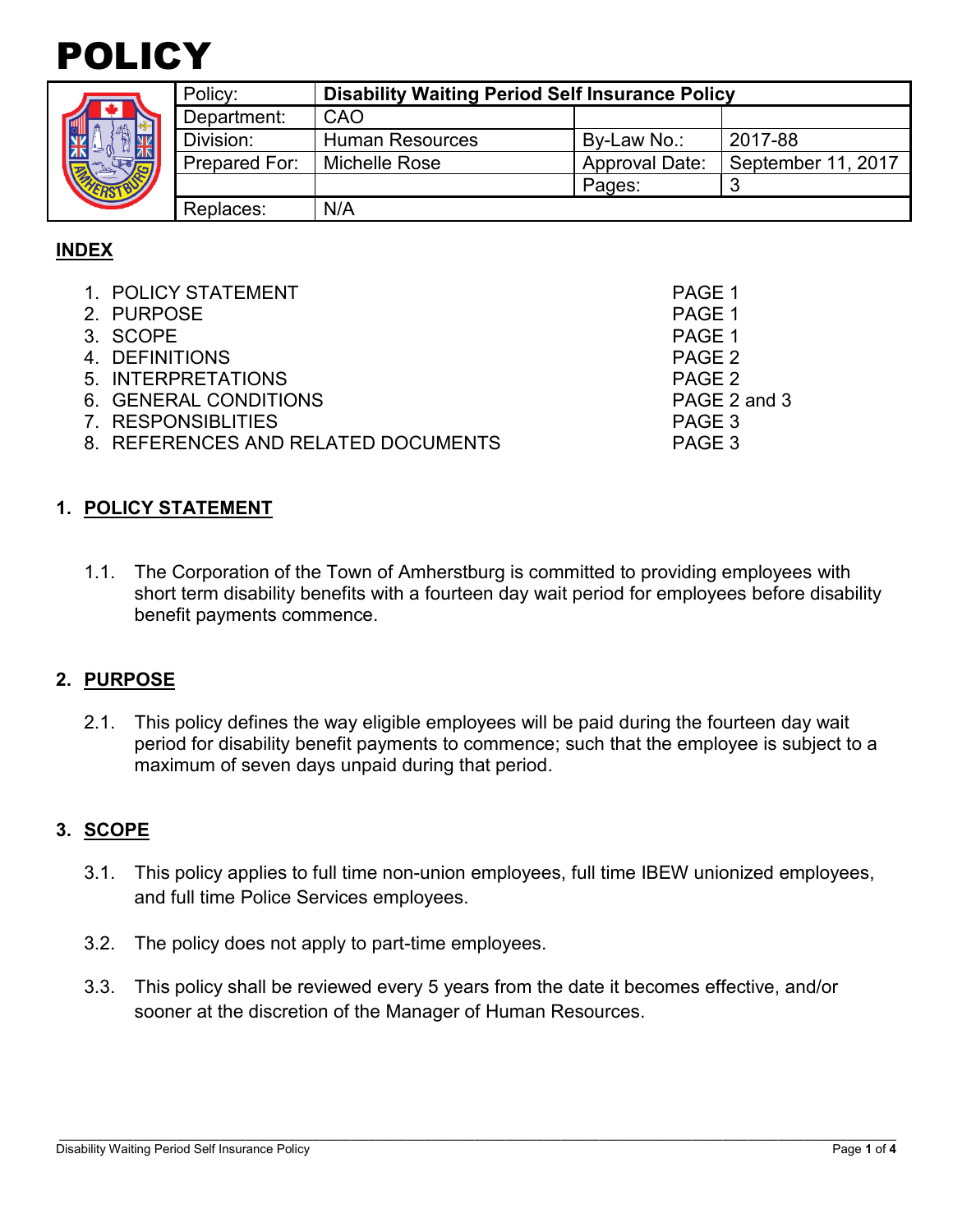## **4. DEFINITIONS**

- 4.1. **Accrual** for the purpose of this policy, accrual refers to an employee's accumulated sick time or vacation time.
- 4.2. **Council** refers to the current elected Council for the Corporation of the Town of Amherstburg. This includes, as an entirety, the Mayor, Deputy Mayor and Councillors.
- 4.3. **Manager** reports directly to a Director (or the CAO in some instances) and who is responsible for a department within a division of the Corporation, as defined on the Town's organizational structure.
- 4.4. **Police Services Employees** refers to any employee who qualifies for short term and long term disability benefits.
- 4.5. **Short Term Disability** provides benefit coverage when an employee becomes totally disabled.
- 4.6. **Top Up Pay** refers to the difference between the Short Term Disability coverage and the employee's base pay.
- 4.7. **Total Disability** for the purposes of Short Term Disability coverage, an employee is considered totally disabled while he/she is continuously unable due to an illness to do the essential duties of his/her own occupation.
- 4.8. **Town** is the Corporation of the Town of Amherstburg.
- 4.9. **Wait Period** refers to the fourteen day period of time before disability benefit payments commence.

## **5. INTERPRETATIONS**

5.1. Any reference in this Policy to any statute or any section of a statute shall, unless expressly stated, be deemed to be reference to the statute as amended, restated or re-enacted from time to time. Any references to a By-law or Town policy shall be deemed to be a reference to the most recent passed policy or By-law and any replacements thereto.

#### **6. GENERAL CONDITIONS**

#### 6.1. **Payment of Salary/Wages**

6.1.1. When an employee becomes totally disabled, the employee may be eligible for short term disability benefit payments after fourteen days of uninterrupted total disability or the first day the employee consulted a doctor whichever is later. During the period of time before disability benefit payments commence (subject to the approval of the disability claim by the insurer), the employee will be compensated his/her full weekly salary/wages as follows: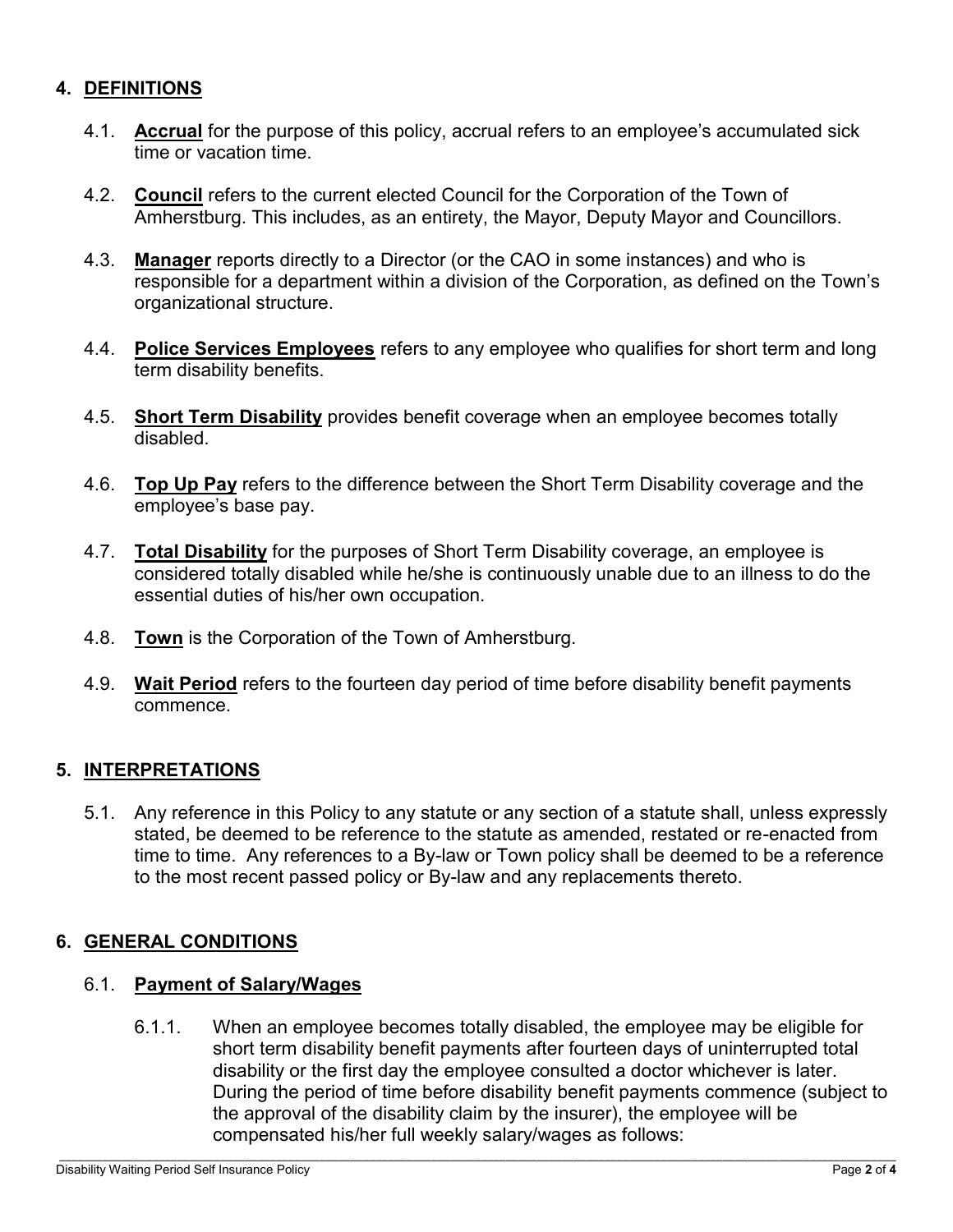- 6.1.1.1. Week 1 The Town will pay the employee by drawing from a either a sick leave or vacation accrual as per the collective agreement or Town policy, as the case may be, for which the employee belongs. If there is no accrual to draw from, the employee will be unpaid.
- 6.1.1.2. Following Week 1, the Town will self-insure payment to the employee subject to the Town's limitations listed in 6.1.1.3 until the commencement of disability benefit payments subject to the approval of the disability claim by the insurer.
- 6.1.1.3. The Town will not pay an employee during the wait period:
	- a. who is not under the care of a licensed physician;
	- b. whose illness or injury is covered by workers' compensation, the Canada Pension Plan, or the Quebec Pension Plan;
	- c. whose illness or injury is intentionally self-inflicted;
	- d. whose illness or injury results from service in the armed forces;
	- e. whose illness or injury results from war or participation in a riot or a disturbance of the public order;
	- f. whose illness or injury occurs while on leave of absence or paid vacation;
	- g. who is receiving maternity, parental, compassionate care or parents of critically ill children benefits under the Employment Insurance Act;
	- h. who is ill or injured as a result of committing a criminal offence;
	- i. who is engaged in employment for wage or profit while receiving disability benefits;
	- j. who is ill or injured during a strike or lockout at the place of employment (if the right to benefits is reinstated on the employee's return to active employment);
	- k. who is serving a prison sentence;
	- l. who is not entitled to EI income benefits payable because he or she is outside Canada;
	- m. whose illness results from the use of drugs or alcohol and who is not receiving continuing treatment for the use of these substances;
	- n. whose illness results from an illness or injury from a motor vehicle accident and who receives benefits under a provincial motor vehicle insurance plan that does not take EI benefits payable into account when paying their benefits;
	- o. who receives a retirement pension from the same employer;
	- p. who has plastic surgery solely for cosmetic purposes, except where attributable to illness or injury; or
	- q. who, in the case of a recurring disability, is receiving benefits according to a reinstatement provision of a group long-term disability plan (as long as the reinstatement period does not exceed six months).